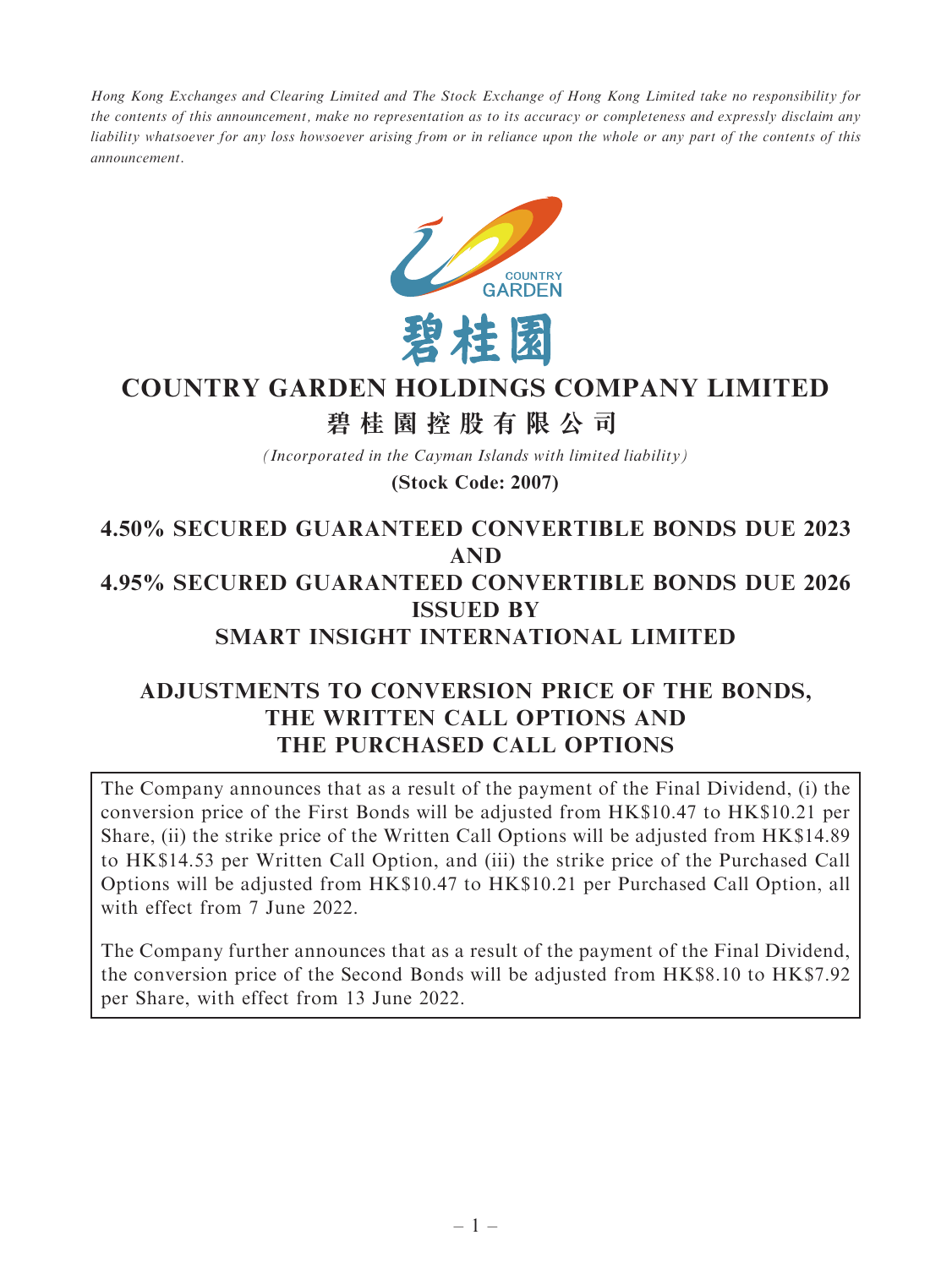References are made to the announcements of Country Garden Holdings Company Limited (the ''Company'') dated 22 November 2018, 12 December 2018, 24 May 2019, 12 September 2019, 1 June 2020, 15 September 2020, 2 June 2021, 13 September 2021 and 6 December 2021 (the "Announcements") in relation to the 4.50% secured guaranteed convertible bonds in the principal amount of HK\$7,830,000,000 due 2023 (the ''First Bonds'') issued by Smart Insight International Limited, a wholly-owned subsidiary of the Company, and the circular of the Company dated 11 April 2019 (the ''Circular'') and the announcement of the Company dated 3 June 2019 in respect of the Written Call Options and/or the Purchased Call Options.

Reference is also made to the announcement of the Company dated 21 January 2022 in relation to the 4.95% secured guaranteed convertible bonds in the principal amount of HK\$3,900,000,000 due 2026 issued by Smart Insight International Limited (the ''Second Bonds'', together with the First Bonds, the ''Bonds'').

The First Bonds and the Second Bonds are listed on SGX. Unless otherwise stated herein, capitalised terms used herein shall have the same meanings as those defined in the Announcements and the Circular, and the announcement dated 21 January 2022.

## FINAL DIVIDEND

Reference is made to the announcement of the Company dated 30 March 2022 in which the Board recommended the payment of a final dividend of RMB10.12 cents per Share for the year ended 31 December 2021 (the "Final Dividend"), and the poll results announcement of the Company for the annual general meeting held on 26 May 2022.

The Final Dividend has been approved by the shareholders of the Company at the annual general meeting held on 26 May 2022. The Final Dividend to the Shareholders is expected to be paid on or around 12 August 2022 to Shareholders whose names appear on the register of members of the Company on 10 June 2022.

### ADJUSTMENT TO THE CONVERSION PRICE OF THE FIRST BONDS

Based on the adjustment provisions stipulated under the terms and conditions of the First Bonds, an adjustment will be made to the conversion price as a result of the payment of the Final Dividend.

The conversion price of the First Bonds, currently HK\$10.47 per Share (the ''Existing First Bonds Conversion Price"), will be adjusted to HK\$10.21 per Share (the "Adjusted First Bonds Conversion Price'') with effect from 7 June 2022.

Based on the total outstanding principal amount of the First Bonds of HK\$3,000,000,000 at the date of this announcement, the maximum number of Shares that will be issued upon conversion of all the outstanding First Bonds at the Existing First Bonds Conversion Price and the Adjusted First Bonds Conversion Price are 286,532,951 Shares and 293,829,578 Shares, respectively.